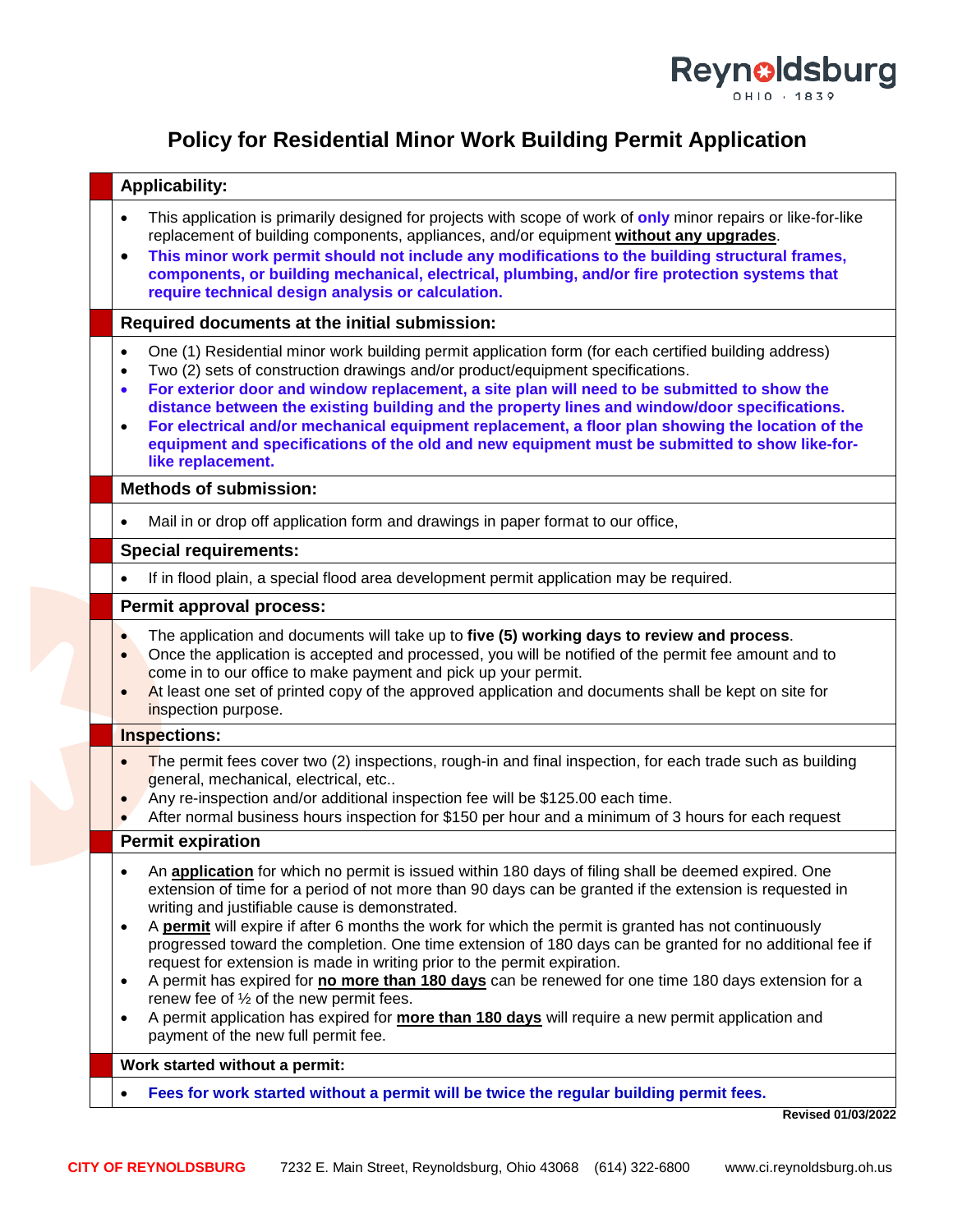# Reynoldsburg

## **RESIDENTIAL MINOR WORK BUILDING PERMIT APPLICATION**

Submit one application for each building or structure with certified address

| 1              | <b>SCOPE OF PROJECT:</b>                                                                                                            |                                 |           |                 |  |  |  |  |  |  |  |
|----------------|-------------------------------------------------------------------------------------------------------------------------------------|---------------------------------|-----------|-----------------|--|--|--|--|--|--|--|
|                | <b>Building Minor</b><br>Mechanical                                                                                                 | Electrical                      |           |                 |  |  |  |  |  |  |  |
| 2              | <b>TYPE OF PROJECT:</b>                                                                                                             |                                 |           |                 |  |  |  |  |  |  |  |
|                | Single Family Dwelling<br>Two- or Three-Family Dwelling                                                                             |                                 | Other     |                 |  |  |  |  |  |  |  |
| 3              | <b>APPLICATION RELATED INFORMATION:</b>                                                                                             |                                 |           |                 |  |  |  |  |  |  |  |
|                | Is this project being submitted as a result of previous preliminary plan review?                                                    |                                 |           |                 |  |  |  |  |  |  |  |
|                | If yes, please provide the preliminary plan review No.:<br>Yes<br>No                                                                |                                 |           |                 |  |  |  |  |  |  |  |
|                | Is this application being submitted as a result of a Notice of Violation or Adjudication order that you received?                   |                                 |           |                 |  |  |  |  |  |  |  |
|                | If yes, please provide the Adjudication order No.:<br>Yes<br>No                                                                     |                                 |           |                 |  |  |  |  |  |  |  |
|                | <b>PROJECT/BUILDING LOCATION:</b>                                                                                                   |                                 |           |                 |  |  |  |  |  |  |  |
|                | <b>Street Address:</b>                                                                                                              | Parcel No.:                     |           | Lot No.:        |  |  |  |  |  |  |  |
|                | City/Township:                                                                                                                      | Zip Code:                       | County:   |                 |  |  |  |  |  |  |  |
|                | Is this project or building located in a flood plain?                                                                               |                                 |           | Yes<br>No       |  |  |  |  |  |  |  |
|                | Has the flood plain administrator been contacted for the requirements?                                                              |                                 |           | Yes<br>No.      |  |  |  |  |  |  |  |
|                | Is the work being performed in the City right-of-way? (\$10,000 bond required)                                                      |                                 |           | Yes<br>No.      |  |  |  |  |  |  |  |
|                | Project Cost:<br>Square footage of work area covered under this application:                                                        |                                 |           |                 |  |  |  |  |  |  |  |
| 6              | <b>BUILDING OWNER INFORMATION:</b>                                                                                                  |                                 |           |                 |  |  |  |  |  |  |  |
|                | Name of Owner:<br>Attention:                                                                                                        |                                 |           |                 |  |  |  |  |  |  |  |
|                | <b>Street Address:</b>                                                                                                              | City                            | State:    | Zip             |  |  |  |  |  |  |  |
|                | Phone No.:<br>Fax:                                                                                                                  |                                 | E-mail:   |                 |  |  |  |  |  |  |  |
| $\overline{7}$ | <b>APPLICANT INFORMATION:</b>                                                                                                       |                                 |           |                 |  |  |  |  |  |  |  |
|                | Applicant:<br><u> 1980 - Johann Barbara, martin da basar a shekara 1980 - An tsara 1980 - An tsara 1980 - An tsara 1980 - An ts</u> | Attention:                      |           |                 |  |  |  |  |  |  |  |
|                |                                                                                                                                     | City                            | State     | Zip             |  |  |  |  |  |  |  |
|                | Phone No.:<br>Fax:                                                                                                                  |                                 | E-mail    |                 |  |  |  |  |  |  |  |
|                |                                                                                                                                     |                                 |           |                 |  |  |  |  |  |  |  |
| 8              | REGISTERED DESIGN PROFESSIONAL INFORMATION:                                                                                         |                                 | Architect | Engineer<br>N/A |  |  |  |  |  |  |  |
|                | Designer:                                                                                                                           | Registration/Certification No.: |           |                 |  |  |  |  |  |  |  |
|                | <b>Street Address</b><br><u> 1989 - Johann Barn, fransk politik (</u>                                                               | City State                      |           | Zip             |  |  |  |  |  |  |  |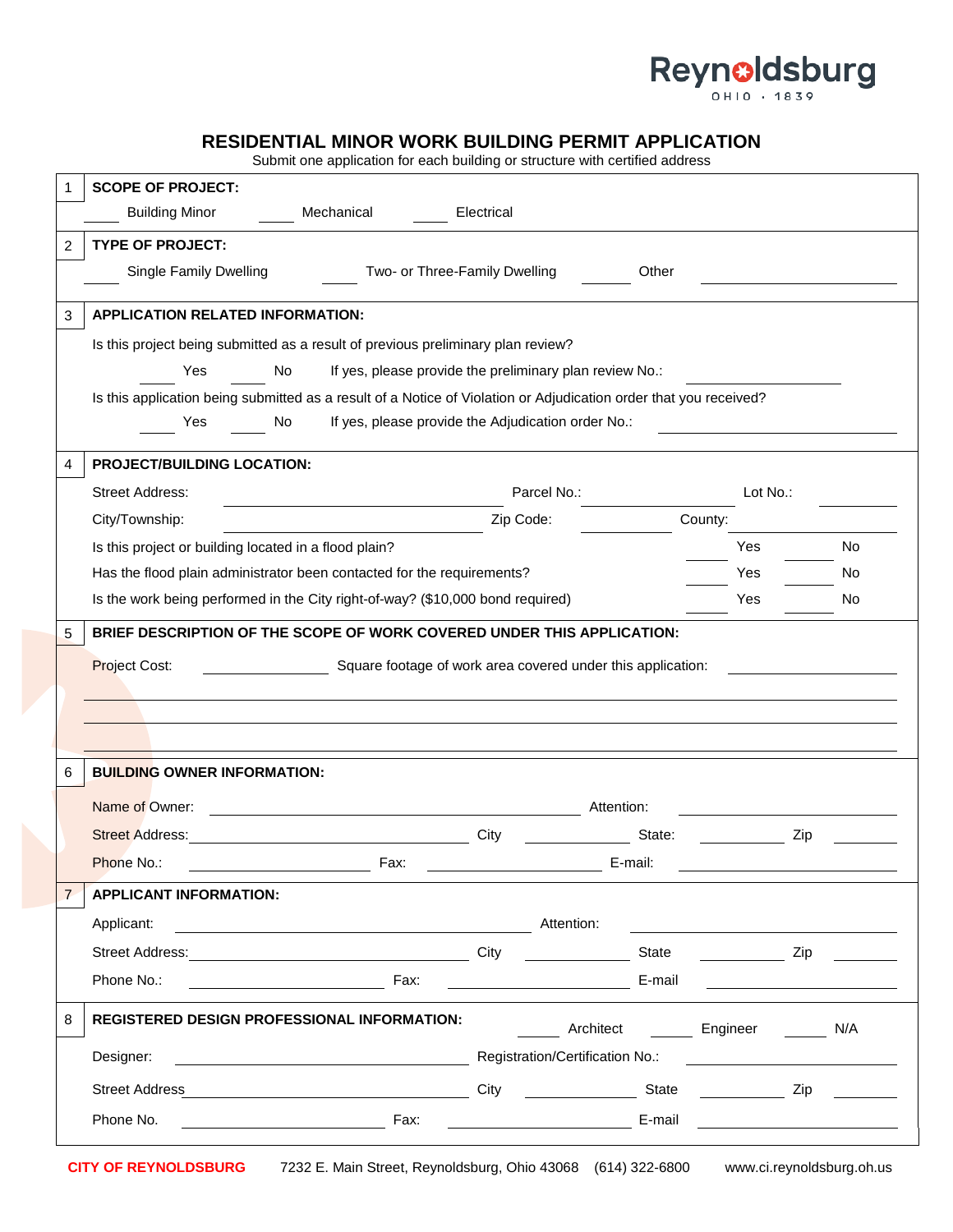| <b>CONTRACTOR INFORMATION:</b><br>9<br>City of Reynoldsburg Registration No.                                              |                                                                                                                                                    |                                                                                                                       |                                        |                                  |              |                                                                                                                      |  |  |  |  |
|---------------------------------------------------------------------------------------------------------------------------|----------------------------------------------------------------------------------------------------------------------------------------------------|-----------------------------------------------------------------------------------------------------------------------|----------------------------------------|----------------------------------|--------------|----------------------------------------------------------------------------------------------------------------------|--|--|--|--|
| <b>Contractor Name:</b><br>State License No.                                                                              |                                                                                                                                                    |                                                                                                                       |                                        |                                  |              |                                                                                                                      |  |  |  |  |
|                                                                                                                           | <b>Street Address:</b>                                                                                                                             | <b>Example 2018</b> City City                                                                                         |                                        |                                  | State        | <b>Example</b> Zip                                                                                                   |  |  |  |  |
|                                                                                                                           | Phone No.:                                                                                                                                         | Fax                                                                                                                   |                                        |                                  | E-mail       |                                                                                                                      |  |  |  |  |
| (Information applies to the entire building; not just the construction area)<br><b>GENERAL BUILDING INFORMATION</b><br>10 |                                                                                                                                                    |                                                                                                                       |                                        |                                  |              |                                                                                                                      |  |  |  |  |
|                                                                                                                           | Basement Sq. Ft.                                                                                                                                   | 1 <sup>st</sup> Floor Sq. Ft                                                                                          | 2 <sup>nd</sup> floor Sq. Ft.          |                                  |              | Garage Sq Ft                                                                                                         |  |  |  |  |
|                                                                                                                           | Deck Sq. Ft.                                                                                                                                       | Total Sq. Ft.                                                                                                         | No. of Stories                         |                                  | No. of Units |                                                                                                                      |  |  |  |  |
|                                                                                                                           | No. of Rooms                                                                                                                                       | No. of Bedrooms                                                                                                       |                                        | No. of Bathrooms                 |              |                                                                                                                      |  |  |  |  |
|                                                                                                                           | Yes No<br>Gas                                                                                                                                      | A/C                                                                                                                   | <b>Sand Stringer Stringer Stringer</b> |                                  |              |                                                                                                                      |  |  |  |  |
| 11                                                                                                                        | <b>MINOR BUILDING WORK:</b>                                                                                                                        |                                                                                                                       |                                        |                                  |              |                                                                                                                      |  |  |  |  |
|                                                                                                                           | Roof replacement or repairs \$75<br>Door(s) replacement \$75<br>Window(s) replacement \$75                                                         |                                                                                                                       |                                        |                                  |              |                                                                                                                      |  |  |  |  |
|                                                                                                                           | Siding replacement or repairs \$75                                                                                                                 |                                                                                                                       |                                        |                                  |              |                                                                                                                      |  |  |  |  |
|                                                                                                                           | (To be determined by the building official)<br>Others \$75                                                                                         |                                                                                                                       |                                        |                                  |              |                                                                                                                      |  |  |  |  |
| 12                                                                                                                        | MINOR ELECTRICAL (Please indicate quantity)                                                                                                        |                                                                                                                       |                                        |                                  |              |                                                                                                                      |  |  |  |  |
|                                                                                                                           | Service upgrade or temporary service \$75                                                                                                          |                                                                                                                       |                                        | Meter replacement or repair \$75 |              |                                                                                                                      |  |  |  |  |
|                                                                                                                           | Pool, hot tub, or spa \$75                                                                                                                         |                                                                                                                       |                                        | Generator replacement \$75       |              |                                                                                                                      |  |  |  |  |
|                                                                                                                           | (To be determined by the building official)<br>Others \$75                                                                                         |                                                                                                                       |                                        |                                  |              |                                                                                                                      |  |  |  |  |
| 13                                                                                                                        | MINOR MECHANICAL (Please indicate quantity)                                                                                                        |                                                                                                                       |                                        |                                  |              |                                                                                                                      |  |  |  |  |
| Furnace replacement \$75<br>A/C replacement \$75<br>Heatpump replacement \$75                                             |                                                                                                                                                    |                                                                                                                       |                                        |                                  |              |                                                                                                                      |  |  |  |  |
|                                                                                                                           | Air handler replacement \$75 _________ Water Heater replacement \$75<br>Gas piping replacement \$65<br>(To be determined by the building official) |                                                                                                                       |                                        |                                  |              |                                                                                                                      |  |  |  |  |
|                                                                                                                           |                                                                                                                                                    |                                                                                                                       |                                        |                                  |              |                                                                                                                      |  |  |  |  |
|                                                                                                                           | Fireplace \$50 Others \$75                                                                                                                         |                                                                                                                       |                                        |                                  |              |                                                                                                                      |  |  |  |  |
| 14                                                                                                                        | <b>CERTIFICATION</b>                                                                                                                               |                                                                                                                       |                                        |                                  |              |                                                                                                                      |  |  |  |  |
|                                                                                                                           | I certify that I am the                                                                                                                            | Owner Sales Agent of the owner and all information contained in this application is                                   |                                        |                                  |              |                                                                                                                      |  |  |  |  |
|                                                                                                                           | true, accurate, and complete to the best of my knowledge. All official correspondence in connection with this application                          |                                                                                                                       |                                        |                                  |              |                                                                                                                      |  |  |  |  |
| should be directed to my attention.                                                                                       |                                                                                                                                                    |                                                                                                                       |                                        |                                  |              |                                                                                                                      |  |  |  |  |
|                                                                                                                           | Signature:                                                                                                                                         |                                                                                                                       |                                        |                                  | Date:        |                                                                                                                      |  |  |  |  |
|                                                                                                                           | Print Name:                                                                                                                                        |                                                                                                                       |                                        |                                  |              |                                                                                                                      |  |  |  |  |
| 15                                                                                                                        | THE AREA BELOW IS FOR OFFICE USE ONLY                                                                                                              |                                                                                                                       |                                        |                                  |              |                                                                                                                      |  |  |  |  |
| Permit No.<br>Date received                                                                                               |                                                                                                                                                    |                                                                                                                       |                                        |                                  |              |                                                                                                                      |  |  |  |  |
|                                                                                                                           | Electronic submission                                                                                                                              | Paper submission                                                                                                      |                                        | Processed by:                    |              | <u> 1989 - Jan Stein Stein Stein Stein Stein Stein Stein Stein Stein Stein Stein Stein Stein Stein Stein Stein S</u> |  |  |  |  |
|                                                                                                                           |                                                                                                                                                    |                                                                                                                       |                                        |                                  |              |                                                                                                                      |  |  |  |  |
|                                                                                                                           | <b>Building Official</b>                                                                                                                           | <u> 1989 - Johann Stoff, deutscher Stoffen und der Stoffen und der Stoffen und der Stoffen und der Stoffen und de</u> |                                        |                                  | Date:        |                                                                                                                      |  |  |  |  |
|                                                                                                                           | Building fees:                                                                                                                                     | Electrical fees:                                                                                                      |                                        |                                  | HVAC fees:   |                                                                                                                      |  |  |  |  |
|                                                                                                                           | Gas piping fees                                                                                                                                    | 1% State fees                                                                                                         |                                        |                                  |              |                                                                                                                      |  |  |  |  |
|                                                                                                                           | <b>TOTAL PERMIT FEES:</b>                                                                                                                          |                                                                                                                       |                                        |                                  |              |                                                                                                                      |  |  |  |  |
|                                                                                                                           |                                                                                                                                                    |                                                                                                                       |                                        |                                  |              |                                                                                                                      |  |  |  |  |

Revised 01/03/2022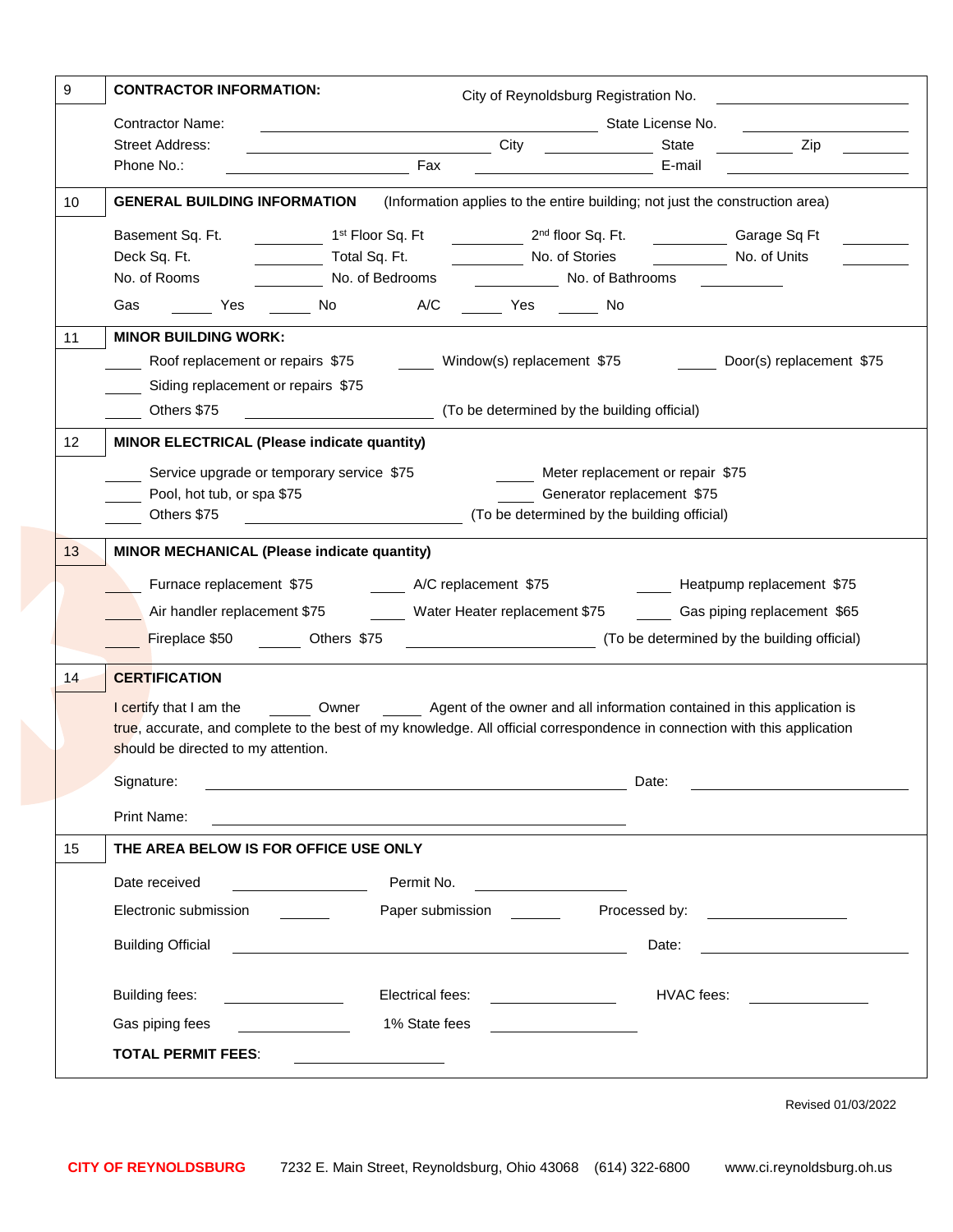## **INSTRUCTIONS FOR COMPLETING RESDIENTIAL MINOR WORK BUILDING PERMIT APPLICATION**

In accordance with Ohio Revised Code, Section 3791.04, Ohio Building Code (OBC), Section 105, and the Residential Code of Ohio, section 106.1, application shall first be made to the building official and obtain the required approval. The owner shall submit two (2) sets of construction drawings and/or documents along with the required permit application for review.

#### **Application Directions: Complete pages 1 and 2 as outlined below. Please print clearly. All information must be completed for each section or the application will be returned.**

- 1. **SCOPE OF PROJECT:** Check all boxes that apply to the scope of work proposed for thisproject.
- 2. TYPE OF PROJECT: Check one of the types of projects from the list.
- 3. **APPLICATION** RELATED **INFORMATION:** Answer each of the questions in this block and provide additional information accordingly. Complete answers to the questions will help the Building Division process and review this project accurately.
- 4. **PROJECT SITE LOCATION**: Provide complete information identifying the site location where the work will occur.
- 5. **BRIEF DESCRIPTION OF** THE **SCOPE OF WORK COVERED UNDER THIS APPLICATION:** Please provide a brief description of the scope of work. Please include the names of the areas or rooms affected by the construction when only a portion of the building is covered under the application.
- 6. **BUILDING OWNER INFORMATION:** Please provide complete answers to each item. If the building is owned by a corporation, please provide the name of the corporation and identify a contact person.
- 7. **APPLICANT INFORMATION:** Please provide complete information. All project correspondence will be directed to the applicant.
- 8. **DESIGNER INFORMATION:** Please provide complete information.
- 9. **CONTRACTOR INFORMATION:** Please provide complete information. All contractors' working in the City are required to be registered with the City prior to the issuance of a permit.
- 10. **GENERAL BUILDING INFORMATION:** Information provided applies to the existing dwelling/building.
- **11. MINOR BUILdING WORK:** Please indicate the type of the work for your project.
- **12. ELECTRICAL:** Please indicate the type and quantity of work for your project.
- **13. MECHANICAL:** Please indicate the type and quantity of work for your project.
- 14. **CERTIFICATION:** The application cannot be processed if this section is not complete.
- 15. This section is reserved **OFFICE USE ONLY** for our office use only. Please do not mark in this section.

Once the application and documents are accepted and approved, you will be notified of the permit fee amount for payment and to pick up your permit from our office. One (1) set of approved documents must remain on the job site at all times during construction. Inspections can be obtained by calling the City of Reynoldsburg inspection line at 614-322- 6821 by 3:00 pm at least one day prior to the inspection request.